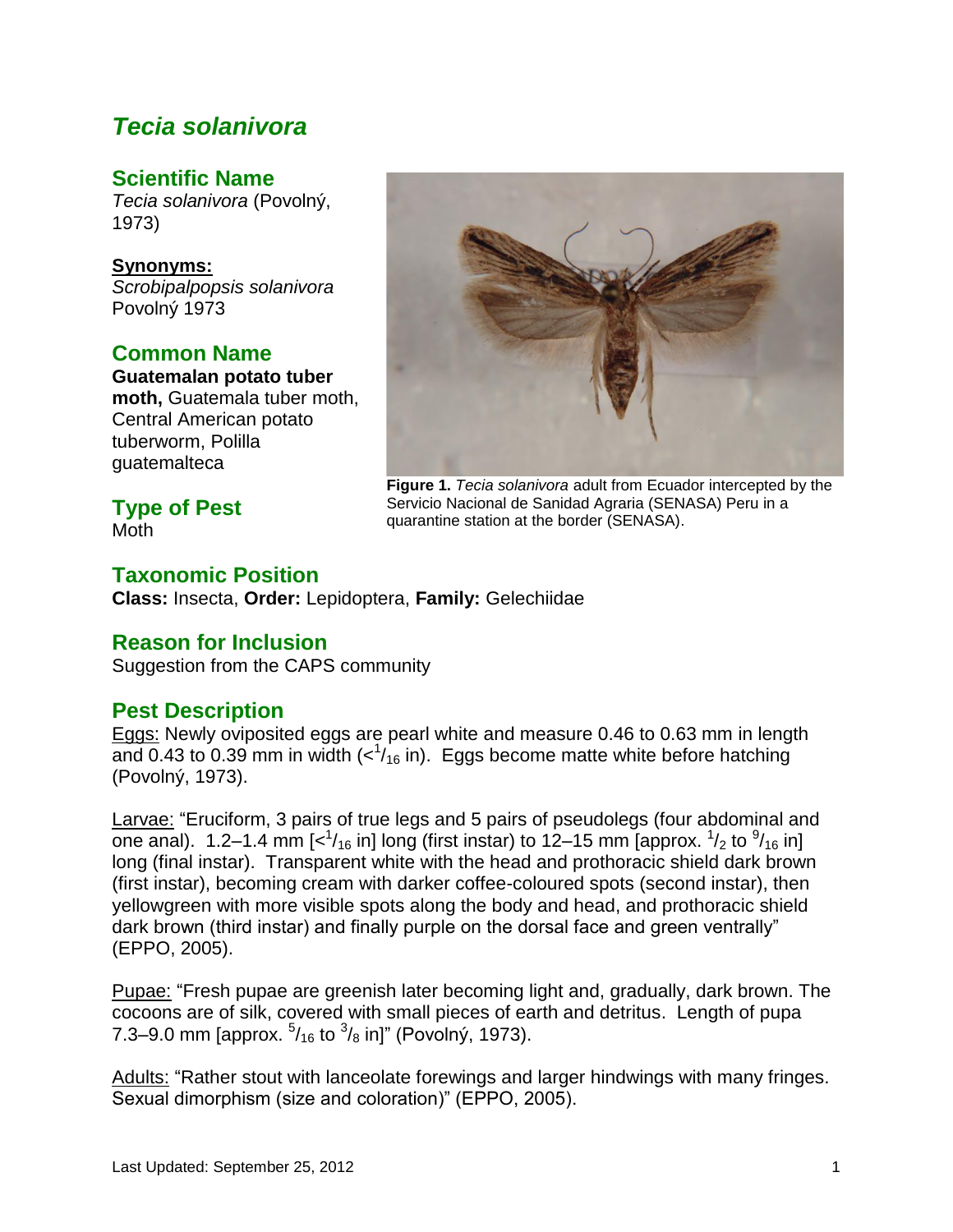Females: "Bright brown with three marks and bright brown longitudinal lines on the forewings; approximately 13 mm [approx.  $\frac{1}{2}$  in]" (EPPO, 2005).

Males: "Dark brown with two marks on the fore wings and scarcely visible longitudinal lines; approximately 9–10 mm [approx.  $3/8$  in]" (EPPO, 2005).

A diagnostic protocol for this species is found in EPPO (2006).

## **Biology and Ecology**

The life cycle from egg to adult lasts approximately six weeks (Povolný, 1973). Heavy rain may be a limiting factor on pest development. Low temperatures (15°C (59°F)) may favor egg laying, but higher temperatures increase the number of generations per year (2 at 10°C (50°F) vs. 10 at 25°C (77°F)) (EPPO, 2005). Each generation lasts from 42 to 95 days depending on temperature. The minimum temperature for development is 7 to 9°C (45 to 48°F) (Econex, 2011).

Females can lay a few hundred eggs each and usually oviposit on soil near the plant base, on uncovered tubers, and occasionally on the foliage of plants (EPPO, 2005). In storage, eggs can be oviposited on tubers (Povolný, 1973).

After hatching, larvae penetrate and attack the tubers, producing multiple galleries which make the tubers unmarketable (Povolný, 1973). Larvae initially build galleries near the surface of the tuber and later move deeper into the tuber (CABI, 2012). In some cases, larvae will attack the base, stems, and leaves of potato plants (Povolný, 1973). Larvae undergo four instars before pupation (EPPO, 2005). Larvae leave the tubers to pupate, leaving 2 to 3 mm (approx.  $\frac{1}{16}$  to  $\frac{1}{8}$  in) circular exit holes in the tubers (EPPO, 2005; 2006; CABI, 2012). Under laboratory conditions, the larval stage lasts around 14 days (Povolný, 1973). In storage facilities, infestation can occur through larvae in harvested tubers or incoming, flying adults. Generations can occur at 4 to 5 week intervals in storage facilities (EPPO, 2005).

After exiting the tubers, larvae form cocoons made of silk and other material to pupate in (Econex, 2011). Pupation occurs near the surface of the soil (Povolný, 1973). In storage facilities, pupation can occur on walls, in corners, or on burlap sacks used for moving potatoes (EPPO, 2005). Larvae rarely pupate in or on tubers. The pupal stage lasts 13 to 15 days (Povolný, 1973).

Adults are nocturnal and can fly short distances (EPPO, 2005) usually skimming the ground when they fly (CABI, 2012). Mating and egg laying occur in the evening (Bosa et al., 2005).

This species can adapt to different climatic conditions (subtropical zones at 1,000 m (3,281 ft) to colder zones at 3,500 m (11,483 ft)) (CABI, 2012).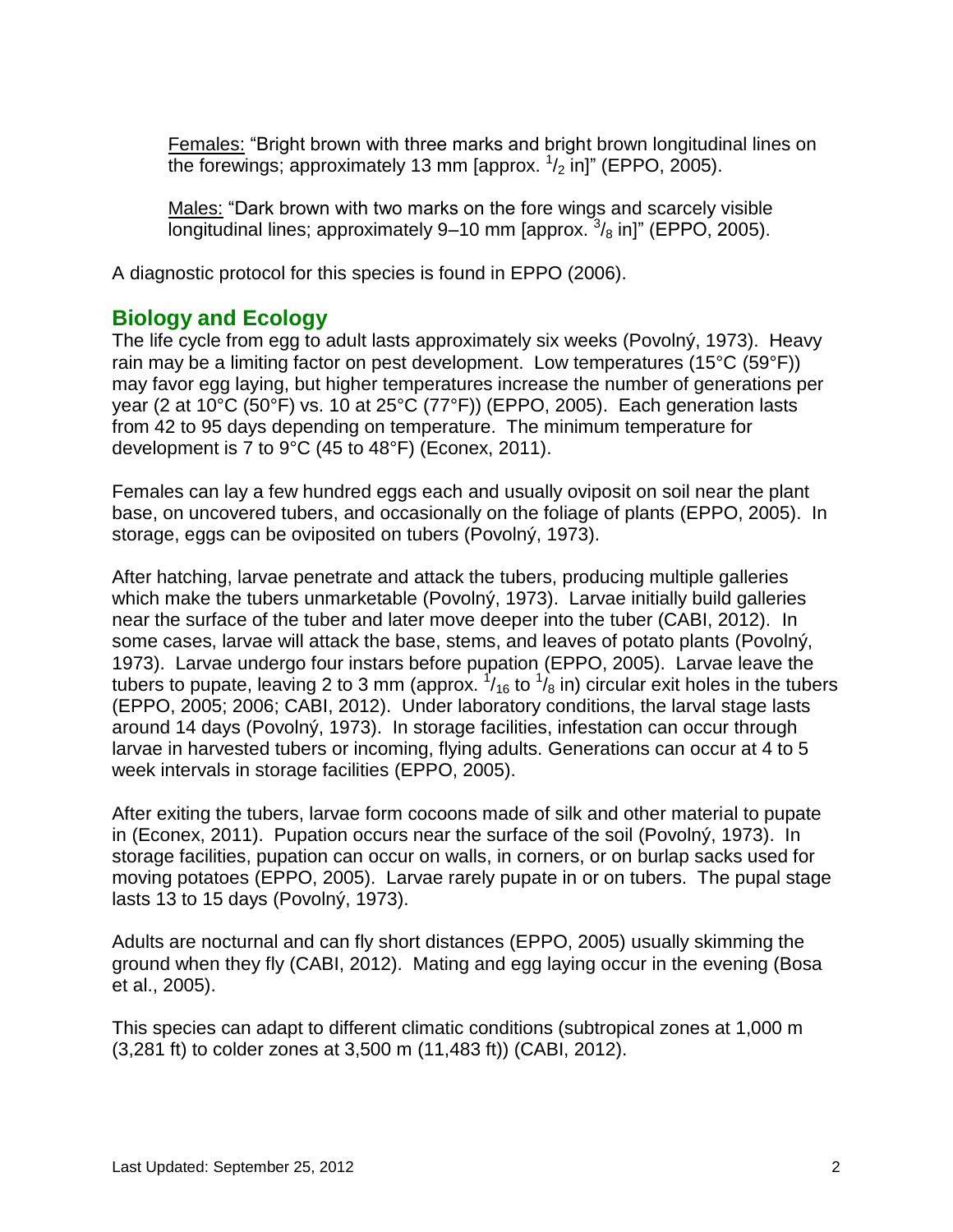## **Damage**

*Tecia solanivora* attacks potatoes in both field and storage (EPPO, 2005).

Damage is similar to that caused by other tuber moths. Larvae attack tubers and can completely destroy them. Damage is caused by larval galleries that contain residues of food, frass, and the cast skins of larvae (exuviae). Holes and galleries produced by *T. solanivora* are larger than those produced by other Lepidoptera species that attack potato tubers (EPPO, 2006). The entry holes may remain inconspicuous. No external symptoms are seen until larvae leave the tuber through circular exit holes of 2 to 3 mm (approx.  $\frac{1}{16}$  to  $\frac{1}{8}$  in) (EPPO, 2005; 2006; CABI, 2012). Damage caused by T. *solanivora* can lead to secondary rotting (EPPO, 2005).

*Tecia solanivora* will occasionally attack the green parts of the potato plant (Povolný, 1973).

## **Pest Importance**

This species is considered one of the most serious pests of potato tubers in both Central and South America (Torres-Lugizamon et al., 2009). Losses may be as high as 100% in stored tubers within three months. In Central America, field losses can be as high as 40% in one season (Germain and McLeod, 2002; EPPO, 2005). Potato production in Tenerife (Canary Islands) was reduced by half in 2001 due to the combination of *T. solanivora* and a severe drought (EPPO, 2005).

Tuber quality is greatly reduced when infested with *T. solanivora,* and heavy infestations can make tubers unsuitable for either human or animal consumption. Damage in storage facilities increases as temperatures increase. This is due to faster population growth and more generations (EPPO, 2005).

If introduced into the United States, it could have a negative effect on potato production. Potatoes are the leading vegetable crop produced in the United States (AgMRC, 2012). It could also have a negative effect on trade; the U.S. exports tubers of *Solanum tuberosum* to four countries that consider this species a pest: Japan, Korea, Peru, and Taiwan (PExD, 2012).

Due to its damaging nature, methods of control have been studied in detail to help lessen the impact caused by *T. solanivora* including biopesticides, insecticides, cultural practices, and behavior modification through the use of pheromones and repellent or attractant compounds (Bosa et al., 2005; Jiménez and Poveda, 2009; CABI, 2012). The increased use of insecticides can potentially increase the risk of insecticide resistance in this species.

## **Known Hosts**

This species is only known to attack *Solanum tuberosum* (potato). Both field and stored tubers are attacked (Povolný, 2004; Torres-Luguizamon et al., 2009).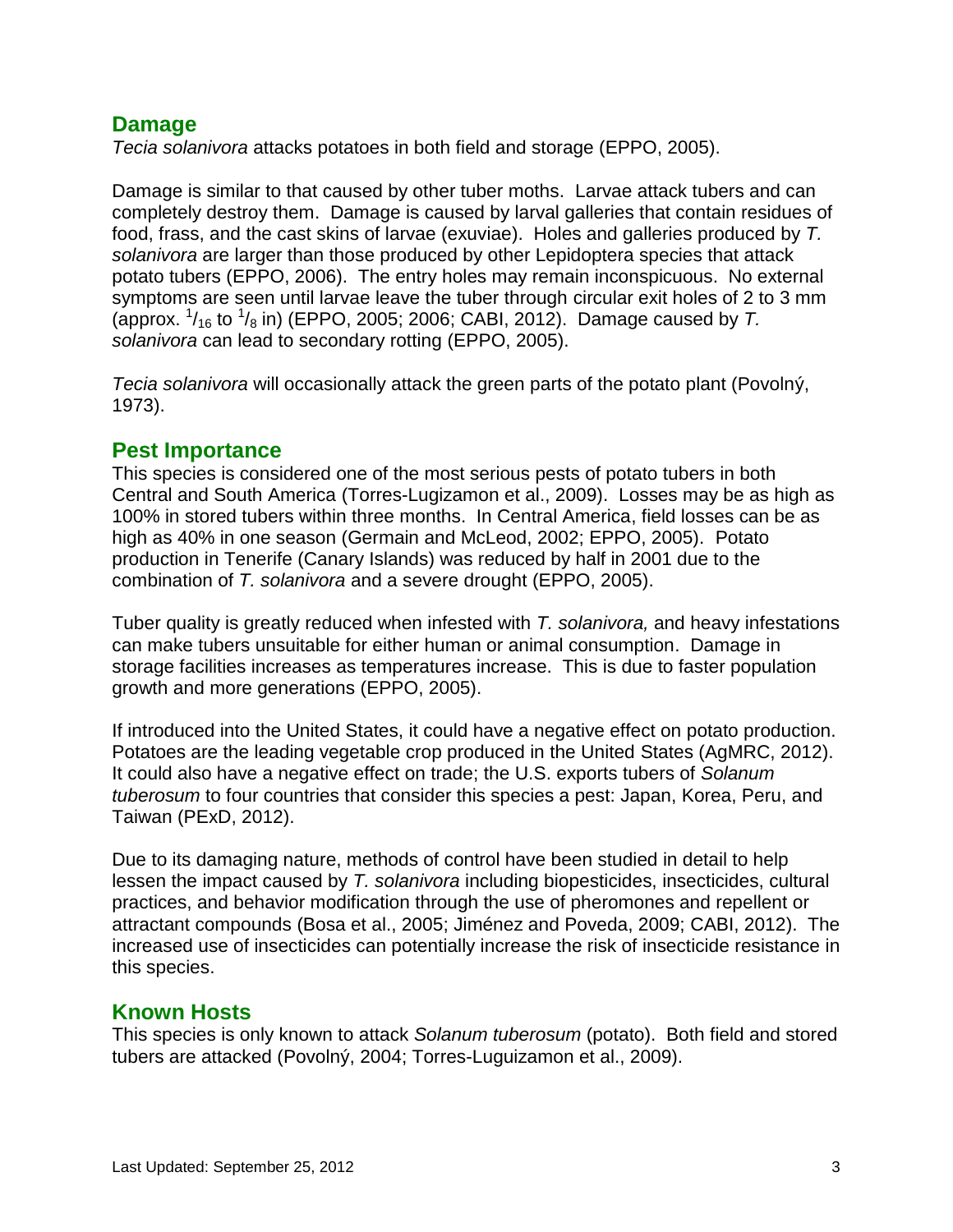Claims of *T. solanivora* attacking *Daucus carota* (carrots), *Lycopersicon esculentum* (tomato), *Nicotiana tabacum* (tobacco), *Solanum melongena* (eggplant) and *Beta vulgaris* (beet) have not been proven. It has not been detected on any wild growing species of Solanaceae (Povolný, 1973).

### **Pathogen or Associated Organisms Vectored**

This species is not known to vector any pathogens or other associated organisms. However damage caused by *T. solanivora* can lead to secondary rotting (EPPO, 2006).

#### **Known Distribution**

This species is likely indigenous to Guatemala.

**Central America:** Costa Rica, El Salvador, Guatemala, Honduras, Nicaragua, Panama; **Europe:** Spain (Canary Islands only); **North America:** Mexico; **South America:** Colombia, Ecuador, and Venezuela (NAPPO, 2001; Vives Moreno, 2003; Povolný and Hula, 2004; Torres-Lugizamon et al., 2009; Roblero et al., 2011).

*Tecia solanivora* is established along the border of Ecuador and Peru (EPPO, 2005).

## **Pathway**

*Tecia solanivora* was first described from Costa Rica in 1973 and has since extended its range in Central America and further into South America. International spread is through movement of potato tubers, which can carry eggs, larvae, and pupae. Spread may also occur through eggs on potato plants, reused potato bags, and soil infested soil with eggs or pupae (EPPO, 2005).

Imports of potatoes are not allowed from any of the countries that are currently known to have *T. solanivora* (FAVIR, 2012). However there have been three interceptions of *T. solanivora* (as *Scrobipalpopsis solanivora*) at U.S. ports of entry. Two were on *S. tuberosum* (potato) from Guatemala, and the other was on *Cucumis melo* (cantaloupe) from Panama (AQAS, 2012, queried May 2, 2012), none of which are allowed from these countries (FAVIR, 2012).

*Tecia solanivora* was recently found in Mexico and is believed to be established throughout most of the country. Introduction of the pest into Mexico was likely through infested tubers from Guatemala (Roblero et al., 2011). Because of this, smuggling of tubers from central and northern Mexico into the United States could provide a pathway for the immature stages of *T. solanivora*. This species is thought to have been introduced into the Canary Islands illegally through potatoes from Venezuela, Colombia, or Ecuador (Germain and McLeod, 2002; EPPO, 2005).

Natural spread is limited to adult flight into new fields and storage facilities (EPPO, 2005).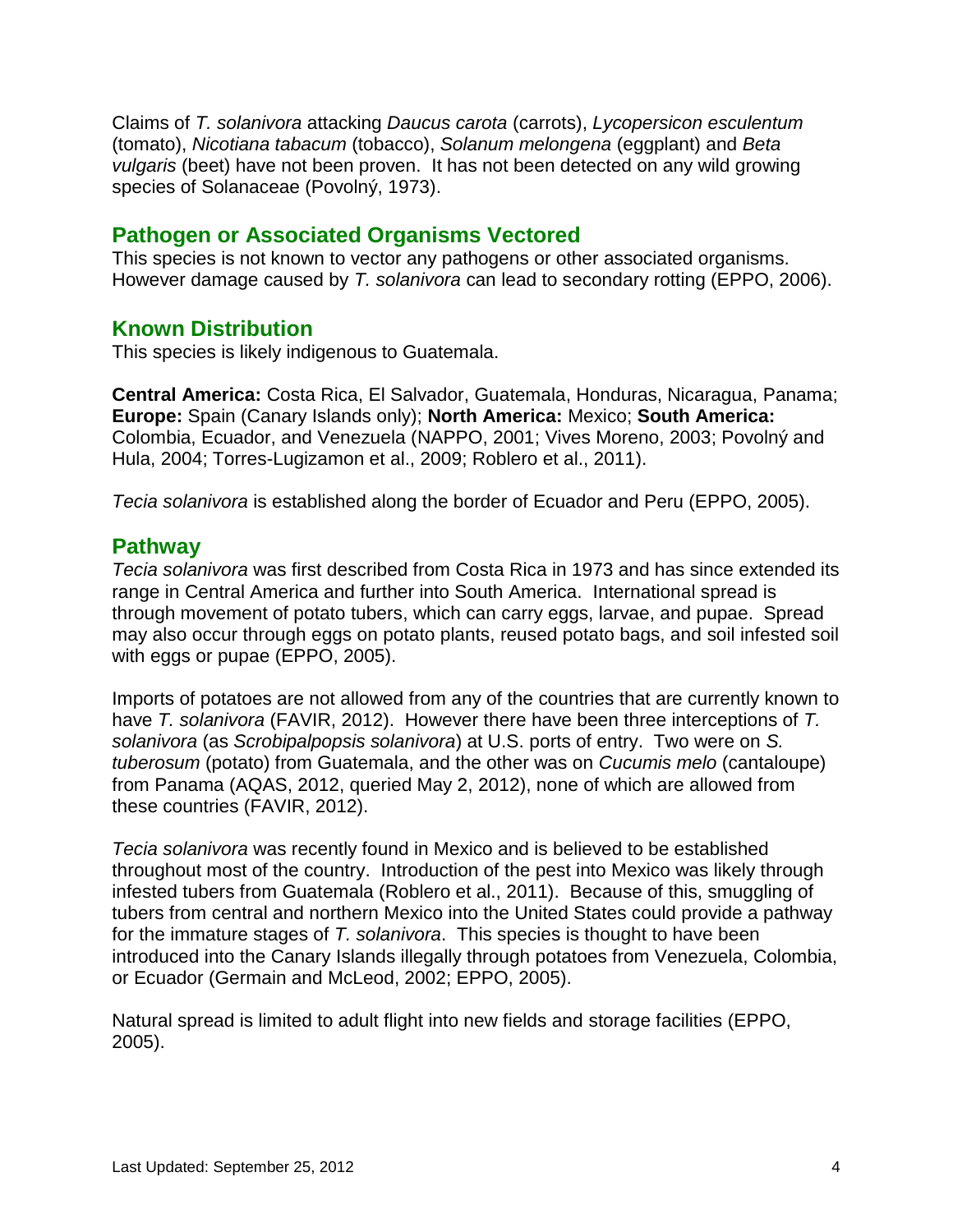### **Potential Distribution within the United States**

Only areas where *Solanum tuberosum* (potatoes) are grown are at risk for establishment of *T. solanivora*. *T. solanivora* can inhabit fields at elevations from 500 m to 3,000 m (1,640 to 9,843 ft) depending on the altitudinal temperature gradient (EPPO, 2005).

A previous risk assessment by USDA-CPHST projected the following states were at risk for the establishment of *T. solanivora*: Arizona, California, Colorado, Florida, Idaho, Montana, Nebraska, New Mexico, Oregon, Texas, and Utah (Fowler and Lakin, 2001).

A map was recently developed by USDA-CPHST (2012) which used Plant Hardiness Zones where *T. solanivora* is known to survive (7 – 13) in addition to areas in the United States where potatoes are produced. Plant Hardiness Zone 7 (orange) is considered marginal for development of *T. solanivora*. The map shows that *T. solanivora* is most likely to become established in areas of the southeast and parts of the west coast.



**Figure 2.** Potato producing counties and associated plant hardiness zones at-risk for *T. solanivora* establishment (Developed by USDA-APHIS-PPQ-CPHST-PERAL, 2012).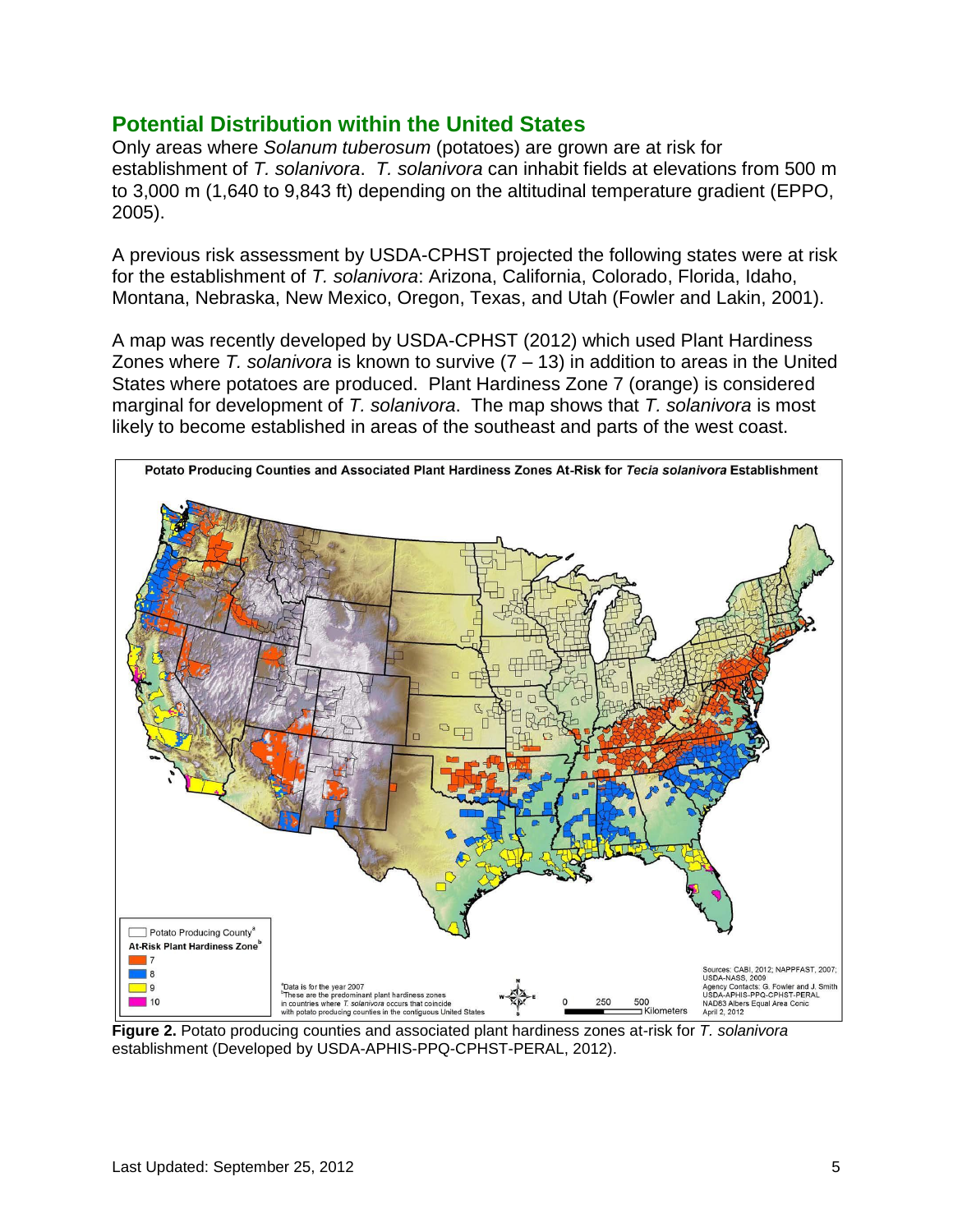#### **Survey CAPS-Approved Method\*:**

The CAPS-approved method is a trap and lure combination. The trap is the large plastic delta trap. The lure is effective for 30 days.

Any of the following Trap Product Names in the IPHIS Survey Supply Ordering System may be used for this target:

Large Plastic Delta Trap Kits, Green Large Plastic Delta Trap Kits, Red Large Plastic Delta Trap Kits, White

The Lure Product Name is *Tecia solanivora* Lure.

Trap color is up to the State and does not affect trap efficacy.

IMPORTANT: Do not place lures for two or more target species in a trap unless otherwise recommended.

Trap spacing: When trapping for more than one species of moth, separate traps for different moth species by at least 20 meters (65 feet).

\*For the most up-to-date methods for survey and identification, see Approved Methods on the CAPS Resource and Collaboration Site, at http://caps.ceris.purdue.edu/.

#### **Literature-Based Methods:**

#### Trapping:

Econex (2011) states that 1 to 2 traps are needed per hectare for pest detection purposes.

#### Survey Site Selection:

The only known host of this species is *Solanum tuberosum* (potato). As this species can attack both tubers in the field and in storage facilities, surveys should focus on both.

#### Trap placement:

Traps are placed at the height of the host plant (around 30 to 60 cm (approx. 1 to 2 ft). More attention should be paid around the edges of the host crop as this is where populations increase the fastest.

Time of year to survey: Surveys for this species should occur during the host plant growing season. Surveying in storage facilities can be done year round.

#### Visual survey:

Adults are not easy to spot unless they are present together in large numbers. Adults normally rest on the ground on leaves or between cracks. Adults are more common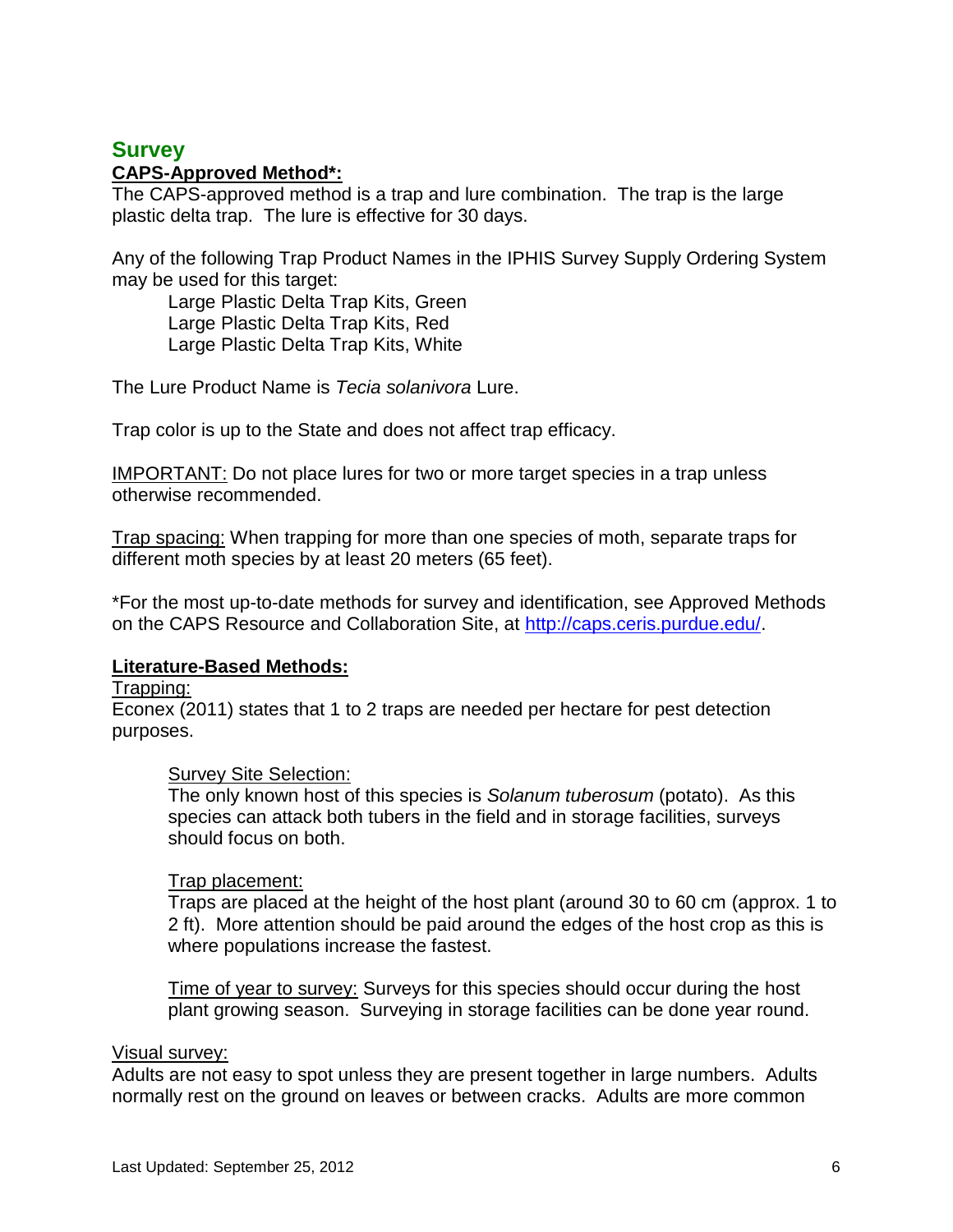around the edges of crops and will take refuge in the surrounding weeds and bushes. In storage, adults may be found among potato heaps.

To detect larvae, tubers are inspected for exit holes or cut open to find damage caused by the pest. Larvae may or may not be present (EPPO, 2006; CABI, 2012).

#### Not recommended:

Adults may be detected by light traps; however, light traps are not species-specific (CABI, 2012). Pheromone traps are more attractive and species specific.

#### **Key Diagnostics/Identification**

#### **CAPS-Approved Method\*:**

Morphological. The descriptions of larvae and adults can be found in Povolný (1973). Larvae are identified by examination of the chaetotaxy (form, number, and shapes of the setae), while adults are identified by examination of male or female genitalia (EPPO, 2006). A description of the male and female genitalia can be found in EPPO (2006).

\*For the most up-to-date methods for survey and identification, see Approved Methods on the CAPS Resource and Collaboration Site, at http://caps.ceris.purdue.edu/.

#### **Easily Confused Species**

This species has some similarities to *Scrobipalpopsis petasitis* (present in North America and Europe) and *S. tetradymiella* (present in the United States) (Povolný, 1973).

Two similar species that are found in potato include *Phthorimaea operculella* and *Symmetrischema tangolias*. Both larvae and adults of these species are smaller than those of *T. solanivora* (EPPO, 2006). Keys for adults of *Tecia* spp. from southern South America (not including *T. solanivora*) can be found in Povolný (1994).

#### **References**

**AgMRC. 2012.** Agricultural Marketing Resource Center – Potatoes. Last accessed March 9, 2012 from: [http://www.agmrc.org/commodities\\_\\_products/vegetables/potatoes/.](http://www.agmrc.org/commodities__products/vegetables/potatoes/)

**AQAS. 2012.** AQAS database, all *solanivora* spp. interceptions. Last accessed May 5, 2012 from: [https://mokcs14.aphis.usda.gov/aqas/HomePageInit.do.](https://mokcs14.aphis.usda.gov/aqas/HomePageInit.do)

**Bosa, F., P. Witzgall, A. M. Cotes, T. Fukumoto, and N. Barreto. 2005.** Evaluación de la técnica de al interrupción de la copula de Tecia solanivora Povolný (Lepidoptera: Gelechiidae) [in Spanish]. Revista Colombiana de Entomología 31(2): 145-150.

**CABI. 2012.** Crop Protection Compendium report – *Tecia solanivora* (potato tuber moth). Wallingford, Oxon., UK. Last accessed May 1, 2012 from: [http://www.cabi.org/cpc/.](http://www.cabi.org/cpc/)

**Econex. 2011.** Econex Sanidad Agricola: Soluciones para insectos. Especialistas en Feromonas y Trampas. *Tecia solanivora* (Polilla guatemalteca de la papa). Last accessed March 8, 2012 from: [http://www.e-econex.com/soluciones-para-plagas-ver.php?ids=196&n=Tecia%20solanivora.](http://www.e-econex.com/soluciones-para-plagas-ver.php?ids=196&n=Tecia%20solanivora)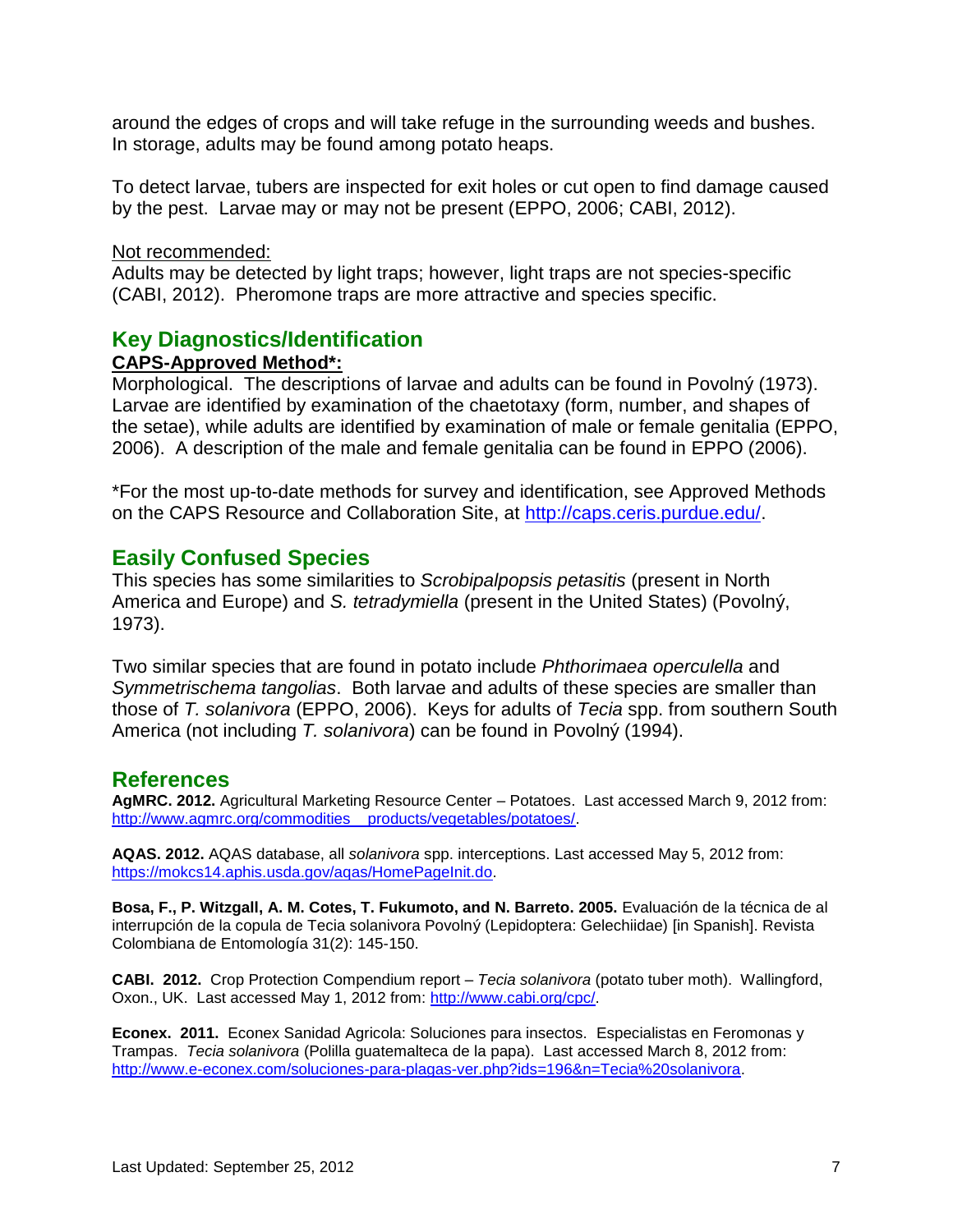**EPPO. 2005.** European and Mediterranean Plant Protection Organization, Data sheets on quarantine pests: *Tecia solanivora*. OEPP/EPPO Bulletin 35: 399-401.

**EPPO. 2006.** European and Mediterranean Plant Protection Organization, Diagnostics: *Tecia solanivora*. OEPP/EPPO Bulletin 36(1): 175-178.

**FAVIR. 2012.** USDA-APHIS Fruits and Vegetables Import Requirements (FAVIR) Database. Last accessed May 2, 2012 from: [http://www.aphis.usda.gov/favir/info.shtml.](http://www.aphis.usda.gov/favir/info.shtml)

**Fowler, G. A. and K. R. Lakin. 2001.** Draft Risk Assessment: Central American Tuber Moth, *Tecia solanivora* Povolný (Lepidoptera: Gelechiidae). USDA-APHIS-PPQ-CPHST, Plant Epidemiology and Risk Analysis Laboratory. Raleigh, NC. 15 pp.

**Germain, J. F. and A. McLeod. 2002.** Report of a Pest Risk Assessment, *Tecia solanivora*. European and Mediterranean Plant Protection Organization. 02/9434. WPPR Point 14.1.3. 3 pp.

**Jiménez, M. I. G. and K. Poveda. 2009.** Synergistic effects of repellents and attractants in potato tuber moth control. Basic and Applied Ecology 10: 763-769.

**NAPPO. 2001.** North American Plant Protection Organization, Pest Alert: *Tecia solanivora* (Povolny) 1973. Last accessed February 14, 2012 from: [http://www.pestalert.org/viewArchPestAlert\\_print.cfm?rid=49](http://www.pestalert.org/viewArchPestAlert_print.cfm?rid=49) (Accessed 02/14/2012).

**PExD. 2012.** Phytosanitary Export Database (PExD): Harmful Organism *Tecia solanivora* (Insect) and Potato Commodity Requirements. Last accessed March 27 and April 4, 2012 from: <https://pcit.aphis.usda.gov/PExD/faces/ViewPExD.jsp> and [https://pcit.aphis.usda.gov/PExD/faces/ReportCommodity.jsp.](https://pcit.aphis.usda.gov/PExD/faces/ReportCommodity.jsp)

**Povolný, D. 1973.** *Scrobipalpopsis solanivora* sp. n. – a new pest of potato (*Solanum tuberosum*) from Central America. Acta Universitatis Agriculturae, Facultas Agronomica 21(1): 133-146.

**Povolný, D. 1994.** Gnorimoschemini of southern South America VI: identification keys, checklist of Neotropical taxa and general considerations (Insecta. Lepidoptera. Gelechiidae). *Sleenstmpia* 20: 1-42.

**Povolný, D. 2004.** The Guatemalan Potato Tuber Moth (*Scrobipalpopsis solanivora* Povolný, 1973) before the gateways of Europe (Lepidoptera, Gelechiidae). Acta Univ. Agric. Brno 52(1): 183-196.

**Povolný, D. and V. Hula. 2004.** A new potato pest invading Southwestern Europe, the Guatemala potato tuber moth *Scrobipalpopsis solanivora* (Lepidoptera: Gelchiidae) [in German]. Entomologia Generalis 27(2): 155-168.

**Roblero, E. N. C., A. C. Vera, and E. A. Malo. 2011.** First report of *Tecia solanivora* (Lepidoptera: Gelechidae) attacking the potato *Solanum tuberosum* in Mexico. Florida Entomologist 94(4): 1055-1056.

**Torres-Luguizamon, M., M. Solignac, D. Vautrin, C. Capdevielle-Dulac, S. Dupas, and J. –F. Silvain. 2009.** Isolation and characterization of polymorphic microsatellites in the potato tuber moth *Tecia solanivora* (Povolný, 1973) (Lepidoptera: Gelechiidae). Molecular Ecology Resources 9(4): 1167-1169.

**Vives Moreno, A. 2003.** Una tribu, ocho géneros y dieciocho especies nuevos para la fauna espanola. *Ypsolopha cajaliella* Vives, sp. n., para la Ciencias en España (Insecta: Lepidoptera). SHILAP Revta. Lipid. 29: 93-110.